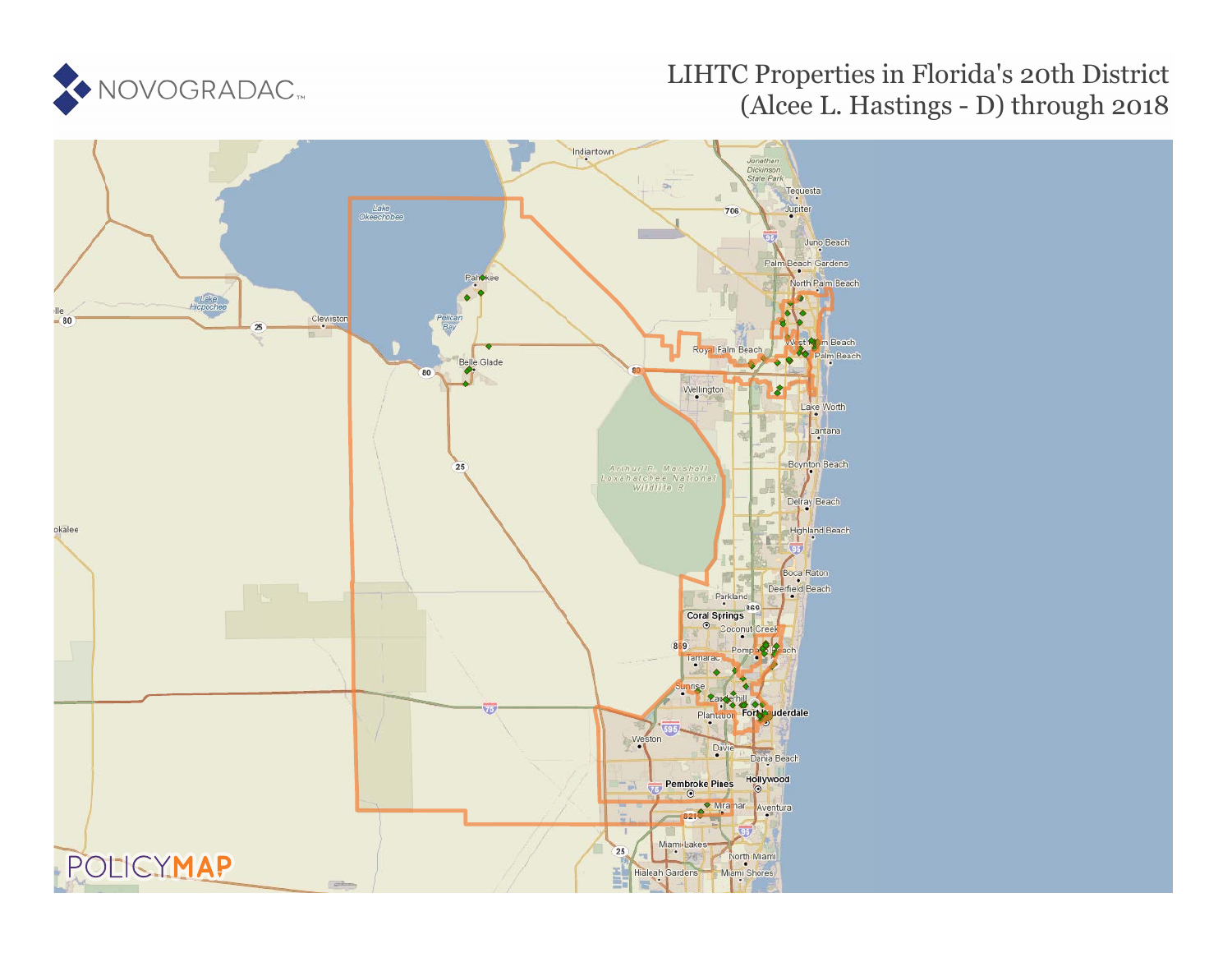| <b>Project Name</b>                                           | <b>Address</b>                                             | City                                    | <b>State</b> | <b>Zip Code</b> | Nonprofit<br><b>Sponsor</b> | <b>Allocation</b><br>Year | Annual<br><b>Allocated</b><br><b>Amount</b> | in Service | <b>Year Placed Construction</b><br><b>Type</b> | <b>Total</b><br><b>Units</b> | Low<br><b>Income</b><br><b>Units</b> | <b>Rent or</b><br>Income<br><b>Ceiling</b> | <b>Credit</b><br><b>Percentag Exempt</b><br>$\bullet$ | Tax-<br><b>Bond</b> | <b>HUD Multi-</b><br><b>Family</b><br><b>Financing/Rent</b><br>al Assistance |
|---------------------------------------------------------------|------------------------------------------------------------|-----------------------------------------|--------------|-----------------|-----------------------------|---------------------------|---------------------------------------------|------------|------------------------------------------------|------------------------------|--------------------------------------|--------------------------------------------|-------------------------------------------------------|---------------------|------------------------------------------------------------------------------|
| ROYAL PALM LAKES                                              | 1749 E MAIN<br><b>ST</b>                                   | <b>PAHOKEE</b>                          | FL.          | 33476           | No                          | 1998                      | \$0                                         | 1997       | <b>Both New</b><br>Construction and<br>A/R     | 42                           | 42                                   |                                            | 70%<br>present<br>value                               | No                  |                                                                              |
| PALMS WEST II                                                 | 1599 QUAIL DR $\rm{WEST~PALM}\rm{BEACH}$                   |                                         | ${\rm FL}$   |                 |                             | 1998                      | \$0                                         | 1997       | Not Indicated                                  | 72                           | 72                                   |                                            | 70%<br>present<br>value                               | No                  |                                                                              |
| MANGONIA<br><b>RESIDENCE</b>                                  | 2200 N<br><b>AUSTRALIAN</b><br>AVE                         | <b>WEST PALM</b><br><b>BEACH</b>        | ${\rm FL}$   | 33407           | Yes                         | 1998                      | \$0                                         | 1998       | <b>New Construction</b>                        | 252                          | 252                                  |                                            | 70%<br>present<br>value                               | $\mathbf {No}$      |                                                                              |
| <b>MYSTIC WOODS II</b>                                        | 4252 LEO LN                                                | RIVIERA BEACH FL                        |              | 33410           | No                          | 1998                      | \$0                                         | 1998       | New Construction                               | 92                           | 92                                   |                                            | 30%<br>present<br>value                               | Yes                 |                                                                              |
| <b>QUAIL WOODS AT</b><br><b>LIVE OAK</b><br><b>PLANTATION</b> | 1597 QUAIL DR $$\tt{NEST~PALM}\atop\tt{BEACH}}$            |                                         | ${\rm FL}$   |                 | $\rm\thinspace No$          | 1998                      | \$0                                         | 1998       | New Construction                               | 72                           | 72                                   |                                            | 70%<br>present<br>value                               | No                  |                                                                              |
| OAKS AT POMPANO                                               | 449 SW FIRST<br>CT <sup>-</sup>                            | POMPANO BEACH FL                        |              | 33060           | $\mathbf{No}$               | 1998                      | \$0                                         | 1998       | <b>New Construction</b>                        | 224                          | 224                                  |                                            | 30%<br>present<br>value                               | Yes                 |                                                                              |
| <b>WOOD LAKE APTS</b>                                         | 1755 N JOG RD                                              | <b>WEST PALM</b><br><b>BEACH</b>        | ${\rm FL}$   | 33411           | $\mathbf {No}$              | 1998                      | \$0                                         | 1998       | New Construction                               | 224                          | 223                                  |                                            | 30 %<br>present<br>value                              | Yes                 |                                                                              |
| <b>CROSS KEYS II</b>                                          | 2034 SW 81ST<br>AVE                                        | NORTH<br><b>LAUDERDALE</b>              | ${\rm FL}$   | 33068           | No                          | 1999                      | \$0                                         | 1999       | <b>New Construction</b>                        | 240                          | 240                                  |                                            | 30%<br>present<br>value                               | Yes                 |                                                                              |
| <b>WOODSDALE OAKS</b>                                         | <b>AVE</b>                                                 | 2573 NW 49TH LAUDERDALE<br><b>LAKES</b> | ${\rm FL}$   | 33313           | $\mathbf{No}$               | 2007                      | \$445,114                                   | 2007       | <b>New Construction</b>                        | 172                          | 172                                  | 60% AMGI                                   | 30%<br>present<br>value                               | Yes                 |                                                                              |
| <b>DIXIE COURT I</b>                                          | 306 W DIXIE<br>CT <sub>1</sub>                             | FT LAUDERDALE FL                        |              | 33311           | No                          | 2009                      | \$1,251,220                                 | 2008       | <b>New Construction</b>                        | 122                          | 122                                  | 60% AMGI                                   | 70%<br>present<br>value                               | No                  |                                                                              |
| <b>DRIFTWOOD</b><br>TERRACE                                   | $3100\,\mathrm{NW}\,19\mathrm{TH}$ LAUDERHILL<br><b>ST</b> |                                         | FL           | 33311           | No                          | 2007                      | \$537,206                                   | 2008       | Acquisition and<br>Rehab                       | 176                          | 176                                  | 60% AMGI                                   | 30 %<br>present<br>value                              | Yes                 |                                                                              |
| <b>MERRY PLACE</b>                                            | 1825 MERRY PL WEST PALM                                    |                                         | ${\rm FL}$   | 33407           | No                          | 2009                      | \$1,309,044                                 | 2008       | <b>New Construction</b>                        | 128                          | 128                                  | 60% AMGI                                   | 70%<br>present<br>value                               | No                  |                                                                              |
| LAUDERHILL POINT                                              | $3146$ N.W. $19\mathrm{TH}$ <code>LAUDERHILL</code> STREET |                                         | FL           | 33311           | $\mathbf{No}$               | 2009                      | \$537,206                                   | 2008       | Not Indicated                                  | 176                          | 176                                  | 60% AMGI                                   | 30 %<br>present<br>value                              | Yes                 |                                                                              |

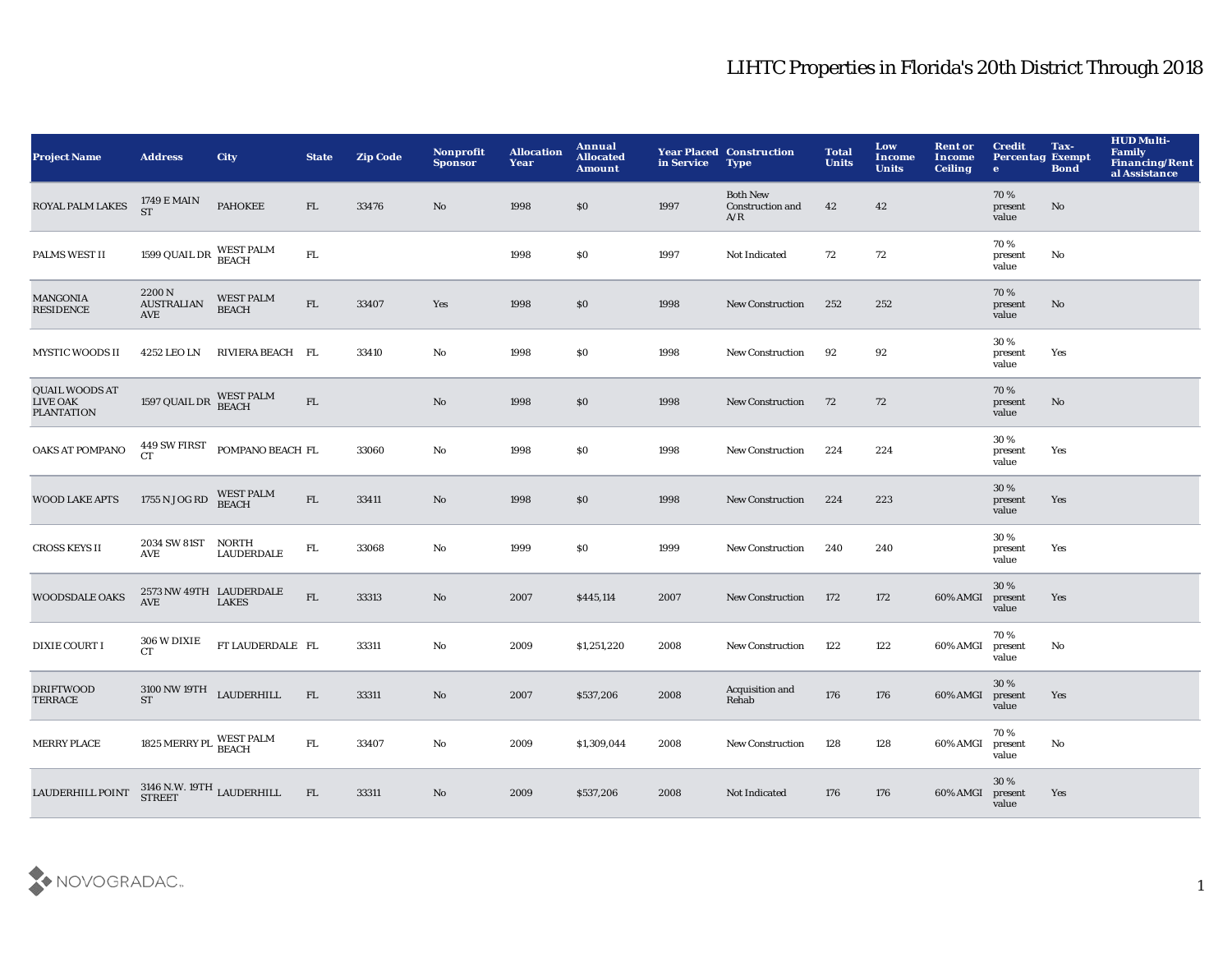| <b>Project Name</b>                                                | <b>Address</b>                     | <b>City</b>                                | <b>State</b> | <b>Zip Code</b> | Nonprofit<br><b>Sponsor</b> | <b>Allocation</b><br>Year | Annual<br><b>Allocated</b><br><b>Amount</b> | in Service           | <b>Year Placed Construction</b><br><b>Type</b> | <b>Total</b><br><b>Units</b> | Low<br><b>Income</b><br><b>Units</b> | <b>Rent or</b><br>Income<br><b>Ceiling</b> | <b>Credit</b><br><b>Percentag Exempt</b><br>$\bullet$ | Tax-<br><b>Bond</b>    | <b>HUD Multi-</b><br><b>Family</b><br><b>Financing/Rent</b><br>al Assistance |
|--------------------------------------------------------------------|------------------------------------|--------------------------------------------|--------------|-----------------|-----------------------------|---------------------------|---------------------------------------------|----------------------|------------------------------------------------|------------------------------|--------------------------------------|--------------------------------------------|-------------------------------------------------------|------------------------|------------------------------------------------------------------------------|
| <b>DIXIE COURT II</b>                                              | 3220 WEST<br>DIXIE COURT           | FT LAUDERDALE FL                           |              | 33311           | No                          | 2009                      | \$265,184                                   | 2009                 | <b>New Construction</b>                        | 32                           | 32                                   | 60% AMGI                                   | 30%<br>present<br>value                               | Yes                    |                                                                              |
| <b>QUIET WATERS</b>                                                | $306$ SW TENTH $\,$ BELLE GLADE ST |                                            | ${\rm FL}$   | 33430           | Yes                         | 2010                      | \$1,363,350                                 | 2009                 | New Construction                               | 93                           | 93                                   | 60% AMGI                                   | 70%<br>present<br>value                               | $\mathbf{N}\mathbf{o}$ |                                                                              |
| <b>DIXIE COURT III</b>                                             | 306 W DIXIE<br>CT.                 | FT LAUDERDALE FL                           |              | 33311           | $\mathbf {No}$              | 2010                      | \$1,672,290                                 | 2009                 | <b>New Construction</b>                        | 100                          | 100                                  | 60% AMGI                                   | 70%<br>present<br>value                               | No                     |                                                                              |
| <b>GOLDEN SQUARE</b>                                               | <b>DR</b>                          | 1415 NW 18TH POMPANO BEACH FL              |              | 33069           | No                          | 2010                      | \$2,435,000                                 | 2009                 | New Construction                               | 182                          | 182                                  | 60% AMGI                                   | 70%<br>present<br>value                               | $\mathbf{No}$          |                                                                              |
| <b>GOLDEN VILLAS</b>                                               | DR                                 | $1325$ NW $18\mathrm{TH}$ POMPANO BEACH FL |              | 33069           | No                          | 2010                      | \$710,115                                   | 2009                 | <b>New Construction</b>                        | 120                          | 120                                  | 60% AMGI                                   | 30%<br>present<br>value                               | Yes                    |                                                                              |
| <b>DIXIE COURT</b>                                                 | <b>950 NW 4TH</b><br><b>STREET</b> | FT LAUDERDALE FL                           |              | 33311           | Yes                         | Insufficient<br>Data      | \$1,251,220                                 | Insufficient<br>Data | Not Indicated                                  | 122                          | $\mathbf 0$                          | 60% AMGI                                   | 70%<br>present<br>value                               |                        |                                                                              |
| <b>NORTHWEST</b><br><b>GARDENS II</b>                              | 1204 NW<br><b>EIGHTH ST</b>        | FT LAUDERDALE FL                           |              | 33311           |                             | Insufficient<br>Data      | $\mathbf{S}$                                | Insufficient<br>Data | Not Indicated                                  | 128                          | $\mathbf 0$                          |                                            | Not<br>Indicated                                      |                        |                                                                              |
| <b>VILLAGE PLACE</b>                                               | 720 NE<br>FOURTH AVE               | FT LAUDERDALE FL                           |              | 33304           |                             | Insufficient<br>Data      | $\mathbf{S}$                                | Insufficient<br>Data | Not Indicated                                  | 111                          | $\mathbf 0$                          |                                            | Not<br>Indicated                                      |                        |                                                                              |
| BROWARD GARDENS $^{2960 \text{ NW }19 \text{TH}}$ FT LAUDERDALE FL |                                    |                                            |              | 33311           | $\mathbf {No}$              | 1988                      | \$0                                         | Insufficient<br>Data | Acquisition and<br>Rehab                       | 96                           | 96                                   |                                            | Not<br>Indicated                                      |                        |                                                                              |
| <b>FEDERAL</b>                                                     | <b>805 NW 11TH</b><br><b>AVE</b>   | FORT<br><b>LAUDERDALE</b>                  | ${\rm FL}$   | 33311           | $\rm\thinspace No$          | 1988                      | $\$0$                                       | Insufficient<br>Data | Acquisition and<br>Rehab                       | 164                          | 164                                  |                                            | Not<br>Indicated                                      |                        |                                                                              |
| <b>FOURTEENTH</b><br><b>STREET</b>                                 | 529 14TH ST                        | <b>WEST PALM</b><br><b>BEACH</b>           | ${\rm FL}$   | 33401           | No                          | 1987                      | \$0                                         | Insufficient<br>Data | New Construction                               | $6\phantom{.0}$              | $6\phantom{.0}$                      |                                            | Not<br>Indicated                                      |                        |                                                                              |
| <b>HOLIDAY LAKE</b>                                                | 831 N<br><b>POWERLINE</b><br>RD    | POMPANO BEACH FL                           |              | 33069           | Yes                         | 1989                      | \$0                                         | Insufficient<br>Data | Acquisition and<br>Rehab                       | 220                          | 220                                  |                                            | Not<br>Indicated                                      |                        |                                                                              |
| PROGRESSO POINT                                                    | 619 N                              | FORT<br>ANDREWS AVE LAUDERDALE             | FL.          | 33311           | Yes                         | 2013                      | \$1,945,085                                 | 2011                 | <b>New Construction</b>                        | 76                           | 76                                   | 60% AMGI                                   | 70%<br>present<br>value                               | No                     | No                                                                           |

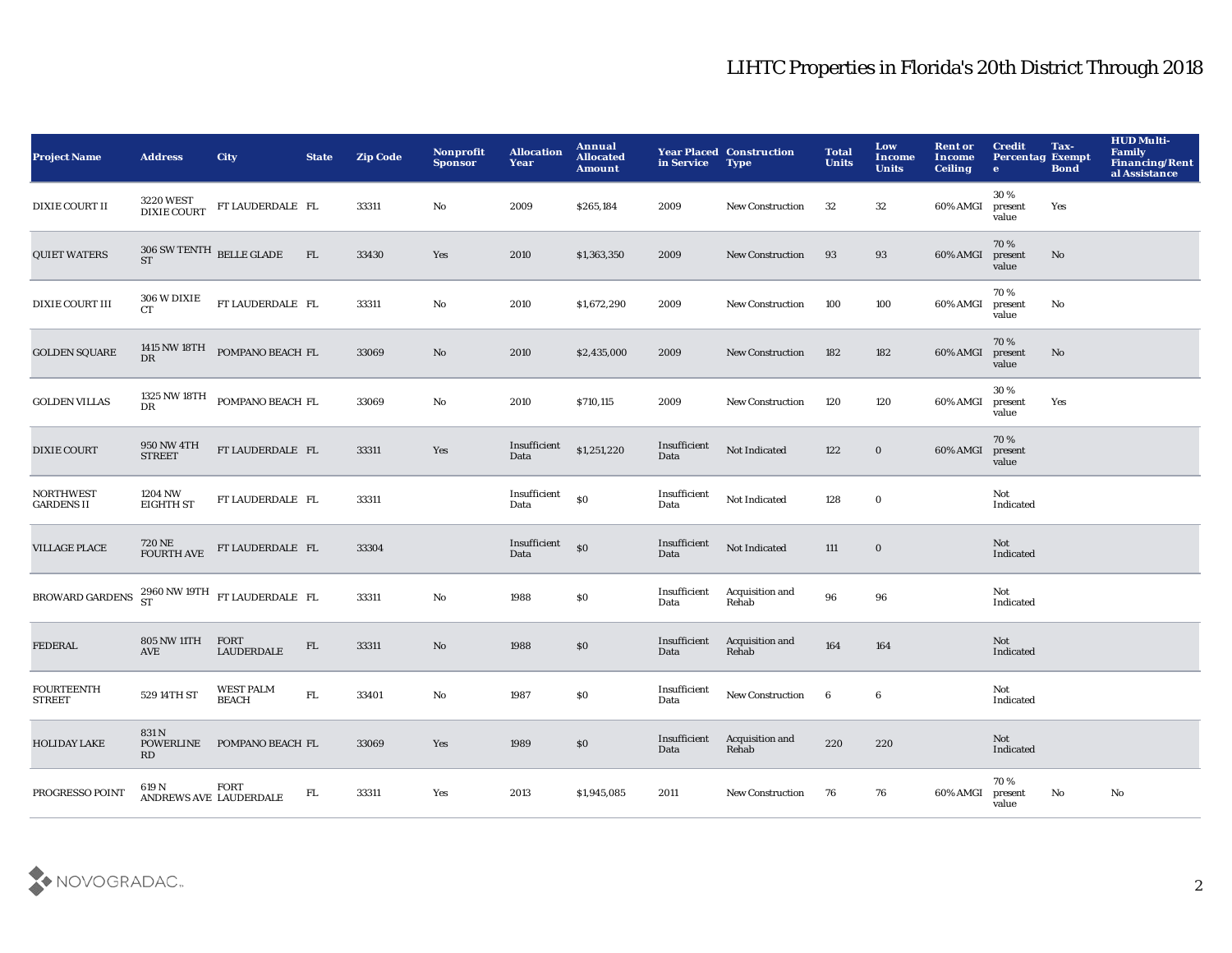| <b>Project Name</b>                          | <b>Address</b>                         | <b>City</b>                       | <b>State</b> | <b>Zip Code</b> | Nonprofit<br><b>Sponsor</b> | <b>Allocation</b><br>Year | Annual<br><b>Allocated</b><br><b>Amount</b> | in Service           | <b>Year Placed Construction</b><br><b>Type</b> | <b>Total</b><br><b>Units</b> | Low<br><b>Income</b><br><b>Units</b> | <b>Rent or</b><br><b>Income</b><br><b>Ceiling</b> | <b>Credit</b><br><b>Percentag Exempt</b><br>$\mathbf{e}$ | Tax-<br><b>Bond</b>    | <b>HUD Multi-</b><br>Family<br>Financing/Rent<br>al Assistance |
|----------------------------------------------|----------------------------------------|-----------------------------------|--------------|-----------------|-----------------------------|---------------------------|---------------------------------------------|----------------------|------------------------------------------------|------------------------------|--------------------------------------|---------------------------------------------------|----------------------------------------------------------|------------------------|----------------------------------------------------------------|
| <b>NORTHWEST</b><br><b>GARDENS I</b>         | 645 NW<br><b>TENTH AVE</b>             | FT LAUDERDALE FL                  |              | 33311           | Yes                         | 2012                      | \$0                                         | 2011                 | Acquisition and<br>Rehab                       | 143                          | $\bf{0}$                             |                                                   | TCEP only No                                             |                        |                                                                |
| <b>NORTHWEST</b><br><b>GARDENS III</b>       | 835 NW 13TH<br>TER                     | FT LAUDERDALE FL                  |              | 33311           | Yes                         | 2013                      | \$2,340,000                                 | 2012                 | <b>New Construction</b>                        | 150                          | 150                                  | 60% AMGI                                          | 70%<br>present<br>value                                  | No                     | No                                                             |
| PINNACLE AT AVERY 3871 N PINE<br><b>GLEN</b> | <b>ISLAND RD</b>                       | <b>SUNRISE</b>                    | FL           | 33351           | No                          | 2010                      | \$2,150,000                                 | 2012                 | <b>New Construction</b>                        | 140                          | 140                                  | 60% AMGI                                          | 70%<br>present<br>value                                  | $\mathbf{N}\mathbf{o}$ | No                                                             |
| <b>WESTGATE PLAZA</b>                        | 4150<br><b>WESTGATE</b><br>AVE         | <b>WEST PALM</b><br><b>BEACH</b>  | ${\rm FL}$   | 33409           | No                          | 2013                      | \$479,538                                   | 2012                 | <b>New Construction</b>                        | 80                           | 80                                   | 60% AMGI                                          | 30%<br>present<br>value                                  | Yes                    | No                                                             |
| PALM BEACH LAKES<br>SOUTH                    | 202 ELAINE<br>CIR W                    | <b>WEST PALM</b><br><b>BEACH</b>  | ${\rm FL}$   | 33409           | $\mathbf{No}$               | 1988                      | $\$0$                                       | Insufficient<br>Data | New Construction                               | 14                           | 14                                   |                                                   | Not<br>Indicated                                         |                        |                                                                |
| <b>RIVIERA BEACH</b><br><b>GARDEN</b>        | 1600 W 16TH<br>ST                      | RIVIERA BEACH FL                  |              | 33404           | $\mathbf {No}$              | 1989                      | \$0                                         | Insufficient<br>Data | New Construction                               | 122                          | 122                                  |                                                   | Not<br>Indicated                                         |                        |                                                                |
| <b>RUBARR</b>                                | 725 NW 11TH<br>AVE                     | FORT<br><b>LAUDERDALE</b>         | ${\rm FL}$   | 33311           | No                          | 1988                      | $\$0$                                       | Insufficient<br>Data | Acquisition and<br>Rehab                       | 84                           | 84                                   |                                                   | <b>Not</b><br>Indicated                                  |                        |                                                                |
| <b>SUMMER CREEK</b>                          | 1180 BENOIST<br><b>FARMS RD</b>        | <b>WEST PALM</b><br><b>BEACH</b>  | ${\rm FL}$   | 33411           | No                          | 1989                      | $\$0$                                       | Insufficient<br>Data | New Construction                               | 769                          | 769                                  |                                                   | Not<br>Indicated                                         |                        |                                                                |
| <b>SUGAR CANE VILLAS</b>                     | 8675 GREGORY PAHOKEE<br>WAY            |                                   | ${\rm FL}$   | 33476           | No                          | 1990                      | \$0                                         | 1991                 | Acquisition and<br>Rehab                       | ${\bf 87}$                   | 86                                   |                                                   | 30%<br>present<br>value                                  | No                     |                                                                |
| PALM GLADE APTS                              | <b>2000 S MAIN</b><br><b>ST</b>        | <b>BELLE GLADE</b>                | FL           | 33430           | No                          | 1991                      | <b>SO</b>                                   | 1992                 | New Construction                               | 384                          | 154                                  |                                                   | 30 %<br>present<br>value                                 | No                     |                                                                |
| LINCOLN PLAZA                                | 1434<br><b>HENRIETTA</b><br><b>AVE</b> | WEST PALM<br><b>BEACH</b>         | ${\rm FL}$   |                 | No                          | 1992                      | \$0                                         | 1993                 | Acquisition and<br>Rehab                       | 75                           | 75                                   |                                                   | 30%<br>present<br>value                                  | Yes                    |                                                                |
| WOODLAKE                                     | 1749 JOG<br><b>ROAD</b>                | <b>WEST PALM</b><br><b>BEACH</b>  | FL           | 33411           | No                          | 2013                      | \$831,044                                   | 2015                 | Acquisition and<br>Rehab                       | 224                          | 224                                  | 60% AMGI                                          | 30 %<br>present<br>value                                 | Yes                    |                                                                |
| <b>CARAVEL ARMS</b>                          | 4844 NW 24<br><b>COURT</b>             | <b>LAUDERDALE</b><br><b>LAKES</b> | FL           | 33313           | $\mathbf{No}$               | Insufficient<br>Data      | \$444,624                                   | 2015                 | Acquisition and<br>Rehab                       | 110                          | 110                                  | 60% AMGI                                          | 30%<br>present<br>value                                  | Yes                    |                                                                |

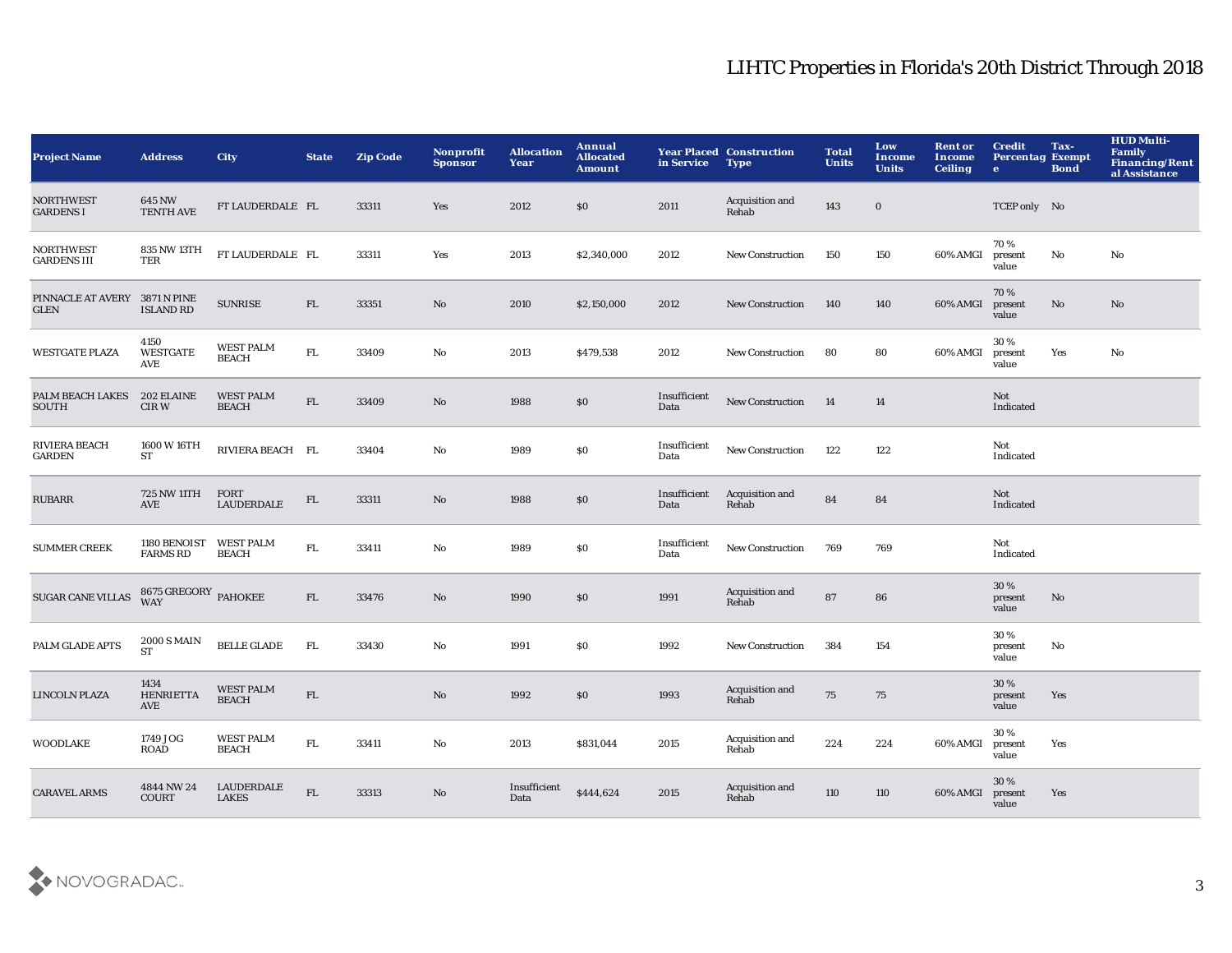| <b>Project Name</b>                                     | <b>Address</b>                                  | <b>City</b>                      | <b>State</b> | <b>Zip Code</b> | Nonprofit<br><b>Sponsor</b> | <b>Allocation</b><br>Year | Annual<br><b>Allocated</b><br><b>Amount</b> | in Service | <b>Year Placed Construction</b><br><b>Type</b> | <b>Total</b><br><b>Units</b> | Low<br><b>Income</b><br><b>Units</b> | <b>Rent or</b><br>Income<br><b>Ceiling</b> | <b>Credit</b><br><b>Percentag Exempt</b><br>$\bullet$ | Tax-<br><b>Bond</b> | <b>HUD Multi-</b><br><b>Family</b><br><b>Financing/Rent</b><br>al Assistance |
|---------------------------------------------------------|-------------------------------------------------|----------------------------------|--------------|-----------------|-----------------------------|---------------------------|---------------------------------------------|------------|------------------------------------------------|------------------------------|--------------------------------------|--------------------------------------------|-------------------------------------------------------|---------------------|------------------------------------------------------------------------------|
| <b>CAPTIVA COVE II</b>                                  | 1201 S. DIXIE<br><b>HIGHWAY</b><br><b>WEST</b>  | POMPANO BEACH FL                 |              | 33060           | No                          | 2014                      | \$2,800,000                                 | 2016       | <b>New Construction</b>                        | 88                           | 88                                   | 60% AMGI                                   | 30%<br>present<br>value                               | Yes                 |                                                                              |
| <b>WISDOM VILLAGE</b><br>CROSSING                       | 615 N<br><b>ANDREWS</b><br><b>AVENUE</b>        | FT. LAUDERDALE FL                |              | 33311           | Yes                         | 2014                      | \$2,561,000                                 | 2017       | Not Indicated                                  | 105                          | $\mathbf 0$                          | 60% AMGI                                   | 70%<br>present<br>value                               |                     |                                                                              |
| <b>CALUSA ESTATES</b>                                   | <b>NE CORNER</b><br>SR 715                      | OF SR 80 AND BELLE GLADE         | FL.          | 33430           | $\rm No$                    | 2016                      | \$2,020,000                                 | 2018       | Not Indicated                                  | 114                          | $\mathbf 0$                          | 60% AMGI                                   | 70%<br>present<br>value                               |                     |                                                                              |
| <b>CAPTIVA COVE</b>                                     | 1201 S. DIXIE<br><b>HIGHWAY</b><br><b>WEST</b>  | POMPANO BEACH FL                 |              | 33060           | $\mathbf{N}\mathbf{o}$      | 2014                      | \$1,423,137                                 | 2018       | Not Indicated                                  | 264                          | 264                                  | 60% AMGI                                   | 30 %<br>present<br>value                              | Yes                 |                                                                              |
| <b>CITY VISTA</b>                                       | 501<br><b>LE ROAD</b>                           | HAMMONDVIL POMPANO BEACH FL      |              | 33060           | $\mathbf{No}$               | 2015                      | \$2,561,000                                 | 2018       | Not Indicated                                  | 111                          | $\mathbf 0$                          | 60% AMGI                                   | 70%<br>present<br>value                               |                     |                                                                              |
| <b>NORTHWEST</b><br><b>GARDENS V</b>                    | <b>SCATTERED</b><br><b>SITES</b>                | FT LAUDERDALE FL                 |              | 33311           | No                          | 2013                      | \$1,067,851                                 | 2018       | <b>Both New</b><br>Construction and<br>A/R     | 200                          | $\bf{0}$                             | 60% AMGI                                   | 30%<br>present<br>value                               |                     |                                                                              |
| PAUL LAURENCE<br><b>DUNBAR SENIOR</b><br><b>COMPLEX</b> | 820 GRANT<br><b>STREET</b>                      | <b>WEST PALM</b><br><b>BEACH</b> | ${\rm FL}$   | 33407           | $\mathbf {No}$              | 2013                      | \$807,469                                   | 2018       | Not Indicated                                  | 99                           | $\mathbf 0$                          | 60% AMGI                                   | 30%<br>present<br>value                               |                     |                                                                              |
| <b>SILVER PALM PLACE</b>                                | 838 ADAMS<br><b>STREET</b>                      | <b>WEST PALM</b><br><b>BEACH</b> | ${\rm FL}$   | 33407           | No                          | 2014                      | \$2,110,000                                 | 2018       | Not Indicated                                  | 120                          | $\mathbf 0$                          | 60% AMGI                                   | 70%<br>present<br>value                               |                     |                                                                              |
| SORRENTO AT<br><b>MIRAMAR</b>                           | 8991 SW 41ST<br><b>STREET</b>                   | MIRAMAR                          | FL.          | 33025           | No                          | 2013                      | \$1,160,893                                 | 2018       | <b>New Construction</b>                        | 320                          | 320                                  | 60% AMGI                                   | 30%<br>present<br>value                               | Yes                 | No                                                                           |
| <b>COVENANT VILLAS</b>                                  | $601$ COVENANT $\,$ BELLE GLADE<br><b>DRIVE</b> |                                  | ${\rm FL}$   | 33430           | $\rm No$                    | 2015                      | \$1,655,945                                 | 2019       | Not Indicated                                  | 144                          | $\mathbf 0$                          | 60% AMGI                                   | 70%<br>present<br>value                               |                     |                                                                              |
| ISLES OF PAHOKEE II                                     | SCATTERED<br>SITES                              | <b>PAHOKEE</b>                   | FL.          | 33476           | No                          | 2016                      | \$1,209,190                                 | 2019       | Not Indicated                                  | 129                          | $\bf{0}$                             | 60% AMGI                                   | 70%<br>present<br>value                               |                     |                                                                              |
| <b>RESIDENCES AT</b><br><b>HAVERHILL</b>                | 1281 S. STACY<br><b>STREET</b>                  | <b>WEST PALM</b><br><b>BEACH</b> | ${\rm FL}$   | 33417           | No                          | 2016                      | \$2,110,000                                 | 2019       | Not Indicated                                  | 117                          | $\bf{0}$                             | 60% AMGI                                   | 70%<br>present<br>value                               |                     |                                                                              |
| <b>REGAL TRACE</b>                                      | <b>540 NW 4TH</b><br><b>AVENUE</b>              | FT LAUDERDALE FL                 |              | 33311           | No                          | 1993                      | \$2,857,740                                 | 1995       | Not Indicated                                  | 408                          | 408                                  | 60% AMGI                                   | 70%<br>present<br>value                               | No                  |                                                                              |

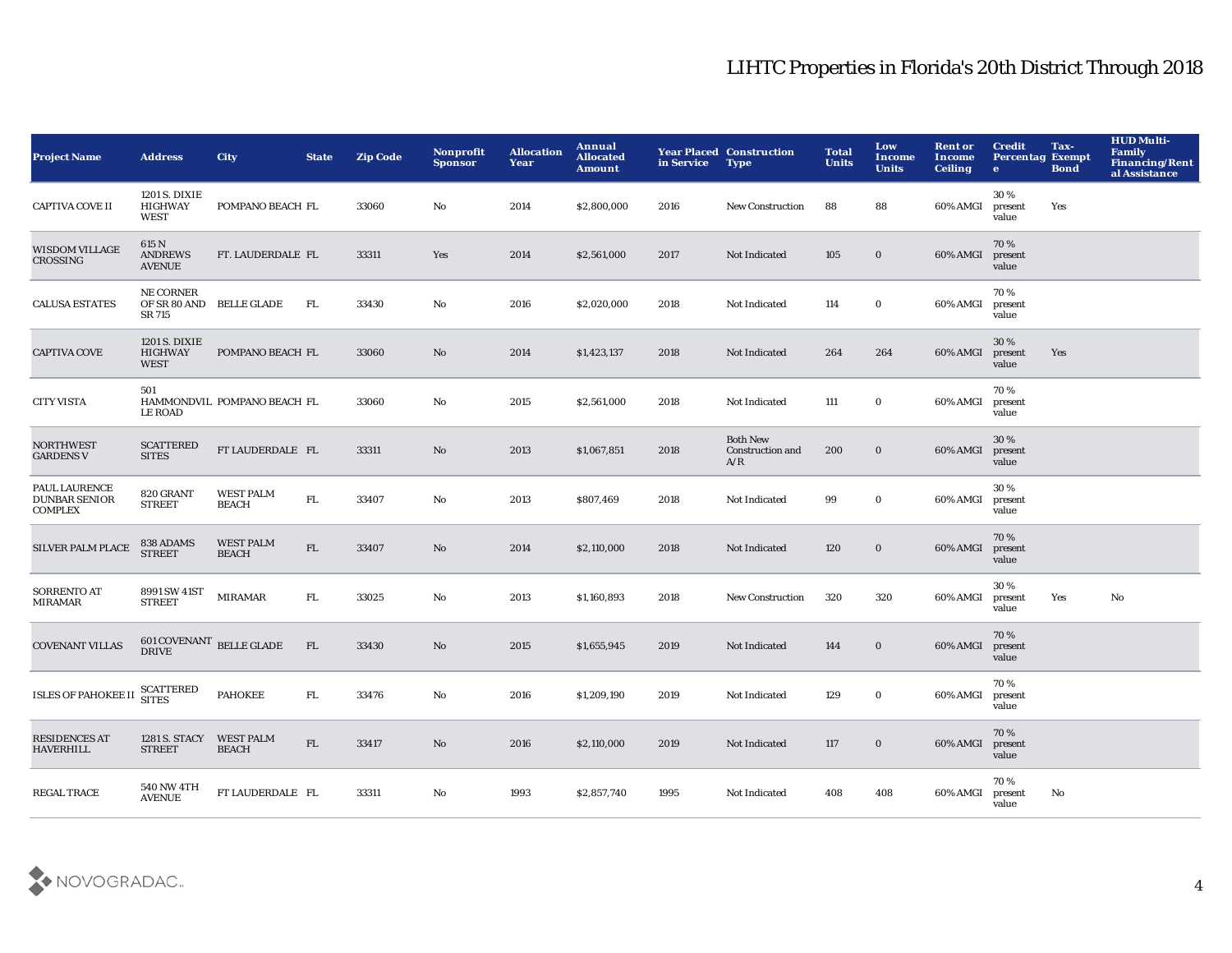| <b>Project Name</b>                                                                      | <b>Address</b>                              | <b>City</b>                      | <b>State</b> | <b>Zip Code</b> | Nonprofit<br><b>Sponsor</b> | <b>Allocation</b><br>Year | Annual<br><b>Allocated</b><br><b>Amount</b> | in Service | <b>Year Placed Construction</b><br><b>Type</b> | <b>Total</b><br><b>Units</b> | Low<br><b>Income</b><br><b>Units</b> | <b>Rent or</b><br><b>Income</b><br><b>Ceiling</b> | <b>Credit</b><br><b>Percentag Exempt</b><br>$\bullet$ | Tax-<br><b>Bond</b> | <b>HUD Multi-</b><br><b>Family</b><br><b>Financing/Rent</b><br>al Assistance |
|------------------------------------------------------------------------------------------|---------------------------------------------|----------------------------------|--------------|-----------------|-----------------------------|---------------------------|---------------------------------------------|------------|------------------------------------------------|------------------------------|--------------------------------------|---------------------------------------------------|-------------------------------------------------------|---------------------|------------------------------------------------------------------------------|
| <b>PALMS WEST I</b>                                                                      | <b>1551 QUAIL</b><br><b>DRIVE</b>           | <b>WEST PALM</b><br><b>BEACH</b> | ${\rm FL}$   | 33409           | No                          | 2013                      | \$1,055,897                                 | 1995       | Not Indicated                                  | 218                          | 218                                  | 60% AMGI                                          | 30 %<br>present<br>value                              | No                  |                                                                              |
| ROYAL POINCIANA<br><b>PLACE</b>                                                          | 5500<br>HAVERHILL<br>RDN                    | <b>WEST PALM</b><br><b>BEACH</b> | ${\rm FL}$   | 33407           |                             | 1996                      | \$0                                         | 1996       | Not Indicated                                  | 144                          | 144                                  |                                                   | 70%<br>present<br>value                               | No                  |                                                                              |
| MYSTIC WOODS APTS $\,$ 4250 LEO LN PHASE I                                               |                                             | RIVIERA BEACH FL                 |              | 33410           | $\rm No$                    | 1996                      | \$0                                         | 1996       | <b>New Construction</b>                        | 71                           | 71                                   |                                                   | 70%<br>present<br>value                               | $\mathbf{No}$       |                                                                              |
| PROSPECT PARK                                                                            | 5500 NW 31ST<br><b>AVE</b>                  | FT LAUDERDALE FL                 |              | 33309           | No                          | 2000                      | \$0                                         | 1999       | <b>New Construction</b>                        | 125                          | 125                                  |                                                   | 30%<br>present<br>value                               | Yes                 |                                                                              |
| <b>WINDSOR PARK</b>                                                                      | 1389 SUMMIT<br>PINES BLVD                   | <b>WEST PALM</b><br><b>BEACH</b> | ${\rm FL}$   | 33415           | $\mathbf{N}\mathbf{o}$      | 2000                      | \$0                                         | 1999       | <b>New Construction</b>                        | 240                          | 186                                  |                                                   | 30 %<br>present<br>value                              | Yes                 |                                                                              |
| <b>ROSEMARY</b>                                                                          | 706 EIGHTH<br>ST                            | <b>WEST PALM</b><br><b>BEACH</b> | ${\rm FL}$   | 33401           | $\mathbf{No}$               | 2000                      | \$0                                         | 1999       | <b>New Construction</b>                        | 53                           | 52                                   |                                                   | 70%<br>present<br>value                               | No                  |                                                                              |
| <b>SADDLEBROOK</b>                                                                       | 5101<br><b>CARIBBEAN</b><br><b>BLVD</b>     | <b>WEST PALM</b><br><b>BEACH</b> | ${\rm FL}$   | 33407           |                             | 1999                      | \$0                                         | 1999       | Not Indicated                                  | 192                          | 192                                  |                                                   | 70%<br>present<br>value                               | $\mathbf{No}$       |                                                                              |
| <b>HERON POINTE</b>                                                                      | $2260\,\mathrm{N}$ SHERMAN CIR $\,$ MIRAMAR |                                  | ${\rm FL}$   | 33025           |                             | 2000                      | \$0                                         | 1999       | Not Indicated                                  | 200                          | 200                                  |                                                   | 30%<br>present<br>value                               | Yes                 |                                                                              |
| BRIDGEWATER PLACE $^{2850 \text{ NW } 44 \text{TH}}_{\text{S} \text{T}}$ OAKLAND PARK FL |                                             |                                  |              | 33309           | $\rm No$                    | 2001                      | \$0                                         | 2001       | New Construction                               | 312                          | 312                                  |                                                   | 30%<br>present<br>value                               | Yes                 |                                                                              |
| <b>WAVERLY</b>                                                                           | 1386 SUMMIT WEST PALM<br><b>PINES BLVD</b>  | <b>BEACH</b>                     | ${\rm FL}$   | 33415           | $\mathbf {No}$              | 2001                      | $\$0$                                       | 2001       | <b>New Construction</b>                        | 260                          | 260                                  |                                                   | 30%<br>present<br>value                               | Yes                 |                                                                              |
| PINNACLE PALMS                                                                           | 601<br><b>EXECUTIVE</b><br><b>CTRDR</b>     | <b>WEST PALM</b><br><b>BEACH</b> | ${\rm FL}$   | 33401           | $\mathbf{N}\mathbf{o}$      | 2003                      | \$0                                         | 2001       | <b>New Construction</b>                        | 152                          | 152                                  |                                                   | 30 %<br>present<br>value                              | Yes                 |                                                                              |
| <b>PALM GROVE</b>                                                                        | 2100 N<br><b>AUSTRALIAN</b><br>AVE          | <b>WEST PALM</b><br><b>BEACH</b> | FL.          | 33407           | No                          | 2003                      | <b>SO</b>                                   | 2001       | Acquisition and<br>Rehab                       | 150                          | 150                                  |                                                   | 30%<br>present<br>value                               | Yes                 |                                                                              |
| <b>COLONY PARK</b>                                                                       | 8155<br><b>BELVEDERE</b><br>RD              | <b>WEST PALM</b><br><b>BEACH</b> | ${\rm FL}$   | 33411           | No                          | 2003                      | \$0                                         | 2002       | <b>New Construction</b>                        | 130                          | 130                                  |                                                   | 30 %<br>present<br>value                              | Yes                 |                                                                              |

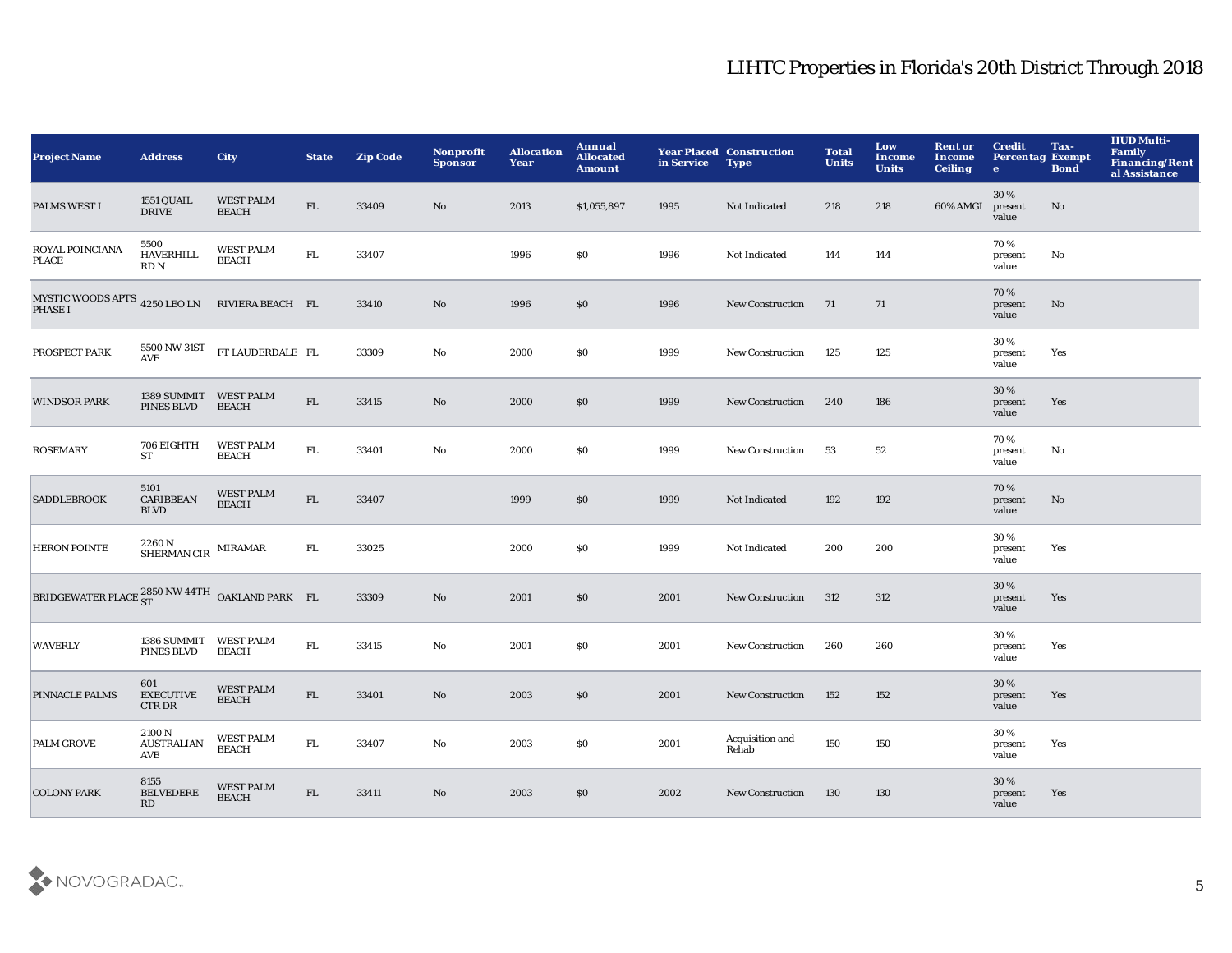| <b>Project Name</b>                      | <b>Address</b>                          | <b>City</b>                                              | <b>State</b> | <b>Zip Code</b> | <b>Nonprofit</b><br><b>Sponsor</b> | <b>Allocation</b><br>Year | Annual<br><b>Allocated</b><br><b>Amount</b> | in Service | <b>Year Placed Construction</b><br><b>Type</b> | <b>Total</b><br><b>Units</b> | Low<br><b>Income</b><br><b>Units</b> | <b>Rent or</b><br><b>Income</b><br><b>Ceiling</b> | <b>Credit</b><br><b>Percentag Exempt</b><br>$\mathbf{e}$ | Tax-<br><b>Bond</b> | <b>HUD Multi-</b><br>Family<br><b>Financing/Rent</b><br>al Assistance |
|------------------------------------------|-----------------------------------------|----------------------------------------------------------|--------------|-----------------|------------------------------------|---------------------------|---------------------------------------------|------------|------------------------------------------------|------------------------------|--------------------------------------|---------------------------------------------------|----------------------------------------------------------|---------------------|-----------------------------------------------------------------------|
| <b>REGENCY GARDENS</b>                   |                                         | $1652$ NW $17\mathrm{TH}$ $\;$ POMPANO BEACH FL $\;$ AVE |              | 33069           | Yes                                | 2003                      | \$0                                         | 2002       | <b>New Construction</b>                        | 94                           | 94                                   |                                                   | 70%<br>present<br>value                                  | No                  |                                                                       |
| <b>VILLAS DE</b><br><b>MALLORCA</b>      | 3440 S<br><b>DOUGLAS RD</b>             | <b>MIRAMAR</b>                                           | ${\rm FL}$   | 33025           | $\mathbf {No}$                     | 2002                      | $\$0$                                       | 2002       | <b>New Construction</b>                        | 252                          | 252                                  |                                                   | 30 %<br>present<br>value                                 | Yes                 |                                                                       |
| <b>INDIAN TRACE</b>                      | 1000 INDIAN<br>TRACE CIR                | RIVIERA BEACH FL                                         |              | 33407           | $\mathbf{No}$                      | 2004                      | \$0                                         | 2003       | New Construction                               | 330                          | 330                                  |                                                   | 30%<br>present<br>value                                  | Yes                 |                                                                       |
| <b>LAGUNA POINTE</b>                     | 903 SW 15TH<br><b>ST</b>                | POMPANO BEACH FL                                         |              | 33060           | No                                 | 2004                      | \$0                                         | 2003       | <b>New Construction</b>                        | 188                          | 188                                  |                                                   | 30 %<br>present<br>value                                 | Yes                 |                                                                       |
| MALLARDS LANDING 1598 QUAIL DR WEST PALM |                                         |                                                          | FL           | 33409           | $\mathbf{No}$                      | 2003                      | \$0                                         | 2003       | Acquisition and<br>Rehab                       | 163                          | 163                                  |                                                   | 30%<br>present<br>value                                  | Yes                 |                                                                       |
| <b>VENETIAN ISLES I</b>                  | $800$ VENETIAN $\:$ LAKE PARK ISLES DR  |                                                          | FL           | 33403           | No                                 | 2004                      | \$0                                         | 2003       | <b>New Construction</b>                        | 288                          | 288                                  |                                                   | 30%<br>present<br>value                                  | Yes                 |                                                                       |
| <b>VENICE HOMES</b>                      | 711 NW 19TH<br><b>ST</b>                | FT LAUDERDALE FL                                         |              | 33311           | No                                 | 2003                      | \$0                                         | 2003       | <b>New Construction</b>                        | 150                          | 150                                  |                                                   | 30%<br>present<br>value                                  | Yes                 |                                                                       |
| <b>SAN MARCO VILLAS I</b>                | 800 VENETIAN LAKE PARK ISLES DR         |                                                          | FL           | 33403           |                                    | 2004                      | $\$0$                                       | 2003       | Not Indicated                                  | 288                          | 288                                  |                                                   | 30%<br>present<br>value                                  | Yes                 |                                                                       |
| <b>EAGLE POINTE</b>                      | 2001W<br><b>ATLANTIC</b><br><b>BLVD</b> | POMPANO BEACH FL                                         |              | 33069           | $\mathbf {No}$                     | 2004                      | \$0                                         | 2004       | <b>New Construction</b>                        | 192                          | 192                                  |                                                   | 30%<br>present<br>value                                  | Yes                 |                                                                       |
| PINNACLE AT ABBEY P 1921 ABBEY RD        |                                         | <b>WEST PALM</b><br><b>BEACH</b>                         | ${\rm FL}$   | 33415           | No                                 | 2004                      | $\$0$                                       | 2004       | New Construction                               | 160                          | 160                                  |                                                   | 30%<br>present<br>value                                  | Yes                 |                                                                       |
| <b>RENAISSANCE</b>                       | <b>4200 BEAR</b><br><b>LAKES CT</b>     | <b>WEST PALM</b><br><b>BEACH</b>                         | ${\rm FL}$   | 33409           | $\mathbf{No}$                      | 2005                      | \$0                                         | 2004       | <b>New Construction</b>                        | 344                          | 344                                  |                                                   | 30%<br>present<br>value                                  | Yes                 |                                                                       |
| SAN MARCO VILLAS II B33 MURANO           |                                         | <b>LAKE PARK</b>                                         | FL           | 33403           |                                    | 2004                      | \$0                                         | 2004       | Not Indicated                                  | 112                          | 112                                  |                                                   | 30%<br>present<br>value                                  | Yes                 |                                                                       |
| ATLANTIC PALMS (POM 1209 NW              |                                         | POMPANO BEACH FL                                         |              | 33060           | No                                 | 2002                      | <b>SO</b>                                   | 2005       | <b>New Construction</b>                        | 145                          | 144                                  |                                                   | 70%<br>present<br>value                                  | No                  |                                                                       |